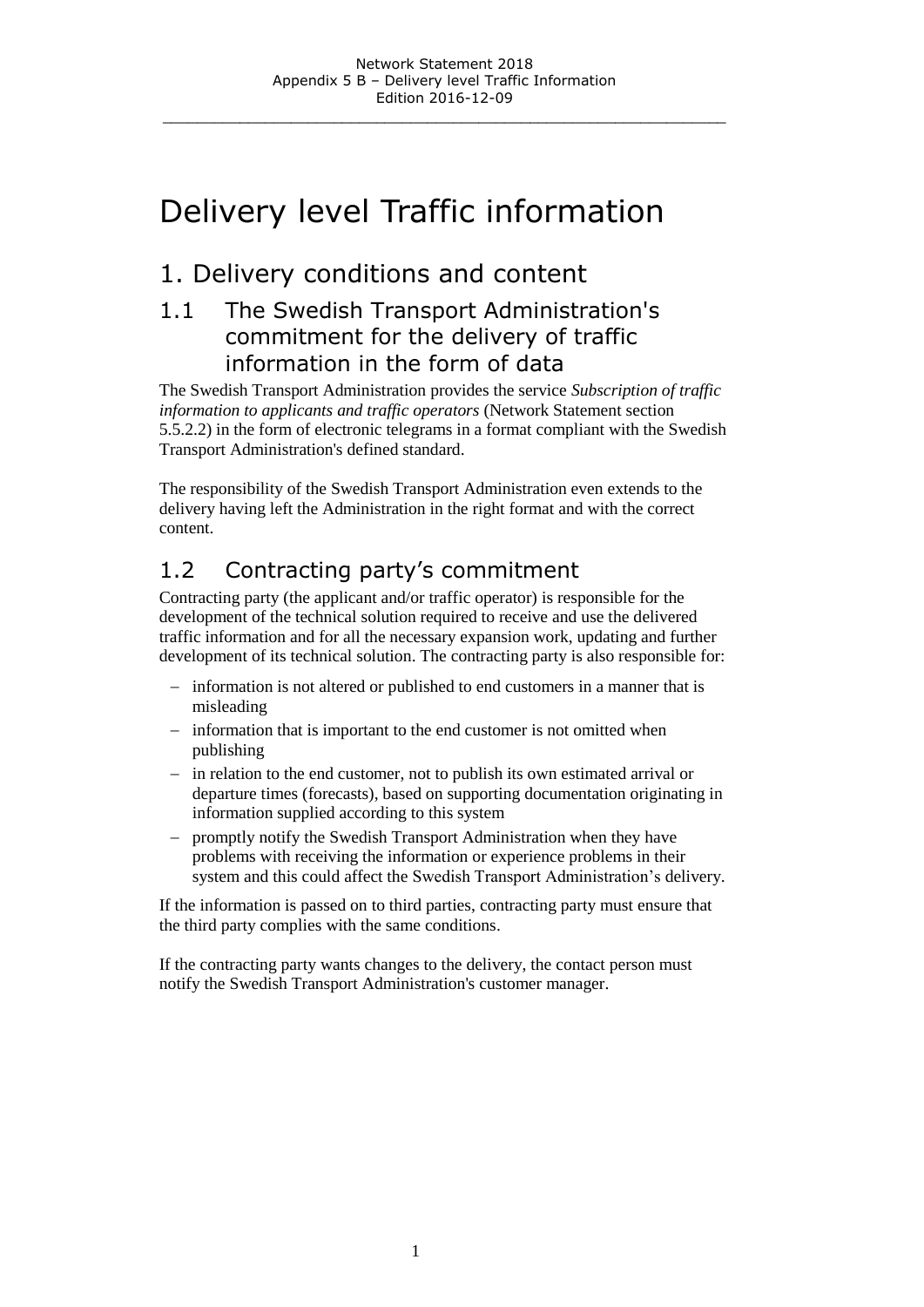# 1.3 Contracting party's rights

The contracting party is entitled to use the information its own organisation and to forward information on to their subcontractors.

### 1.4 User group

The Swedish Transport Administration has a user group for the contracting parties who use the service *subscription of traffic information to applicants and traffic operators* (Network Statement Section 5.5.2.2). The purpose is to exchange plans between the Swedish Transport Administration and RU/TO and to follow up the deliveries. The user group can make suggestions for changes and provide feedback to the proposals by the Swedish Transport Administration. The Swedish Transport Administration is responsible for convening these meetings and notifying RU/TO's contact in good time prior to these meetings being held. The user group is convened at least once a year.

# 2 Delivery level

Service availability must be at least 99.0 per cent per calendar month  $^{1}$ Interruptions due to faults are considered as unavailable time and classified by priority 1-2 as below. Planned maintenance measures within the IT service window that are announced according to the agreement are exempted. The number of interruptions according to priority 1-2 below must not be more than 3 per calendar month. Major incidents at the Swedish Transport Administration that have affected availability are reported regularly with incident reports.

The Swedish Transport Administration informs about the changes with a timetable for the introduction of new functionality (deployment plan) and a schedule for the maintenance of existing functionality (IT service window). The information is provided at user meetings and posted on the Swedish Transport Administration's website. For planned changes that might affect ongoing deliveries, contracting party is normally informed at least 30 days in advance, and without any unreasonable delay. Changes in planning are notified no later than 5 working days in advance.

Security updates and reporting of detailed content in the planned IT service window can be done with a notice shorter than 30 days.

The Swedish Transport Administration may need to change the format of the delivery. To facilitate contracting party's transition to the new format the Transport Administration guarantees to

- notify about the new format design at least 12 months before the old format expires
- facilitate to test the new format for at least 6 months before the old format expires.

l 1 ) Calculated: One (1) minus (the sum of the interruption minutes that arise for deliveries according to Network Statement Section 5.5.2) divided by (the number of minutes in the current calendar month) times 100.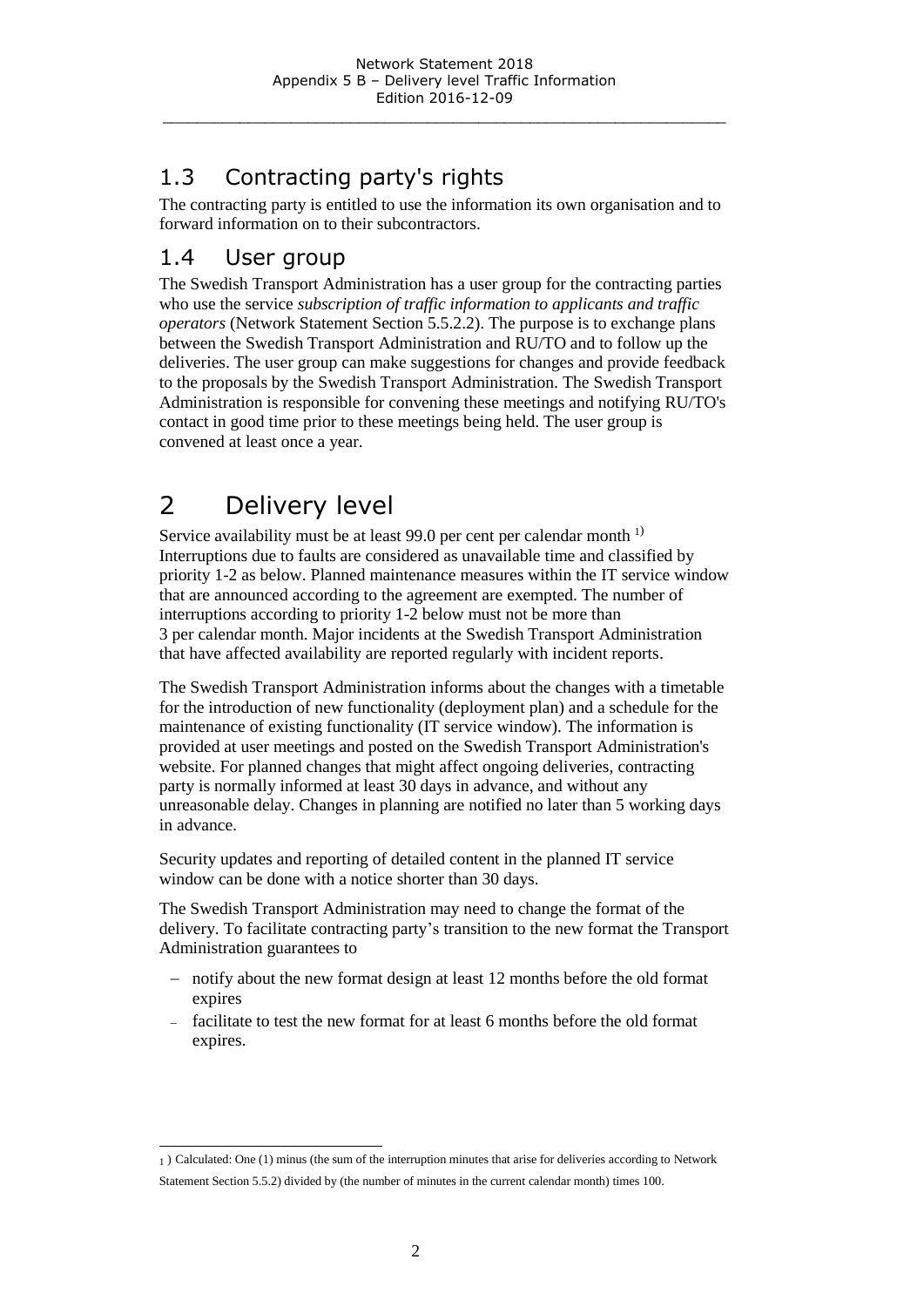## 2.1 Technical faults and support

In the event of technical faults – please contact the Swedish Transport Administration IT support (+46 10- 125 10 10). IT support is available around the clock. When reporting defects – indicate that the fault relates to the delivery from the UTIN system, and indicate the fault priority according to the following table.

| <b>Service</b><br>time           | <b>Operating</b><br>time         | <b>Priority</b> | <b>Response</b><br>time $2$ )<br>(seconds) | <b>Deployment</b><br>time (hours)         | <b>Repair time</b><br>(hours/faults)                 |
|----------------------------------|----------------------------------|-----------------|--------------------------------------------|-------------------------------------------|------------------------------------------------------|
| Every day<br>around the<br>clock | Every day<br>around the<br>clock |                 | 30                                         |                                           |                                                      |
|                                  |                                  | 2               |                                            | 2                                         |                                                      |
|                                  |                                  | 3               |                                            | $\overline{4}$                            | 8 hours during<br>normal working hours <sup>3)</sup> |
|                                  |                                  | $\overline{4}$  |                                            | 4 hours during<br>normal working<br>hours | 17 working hours during<br>normal working hours      |

| <b>Priority</b>                  | <b>Description</b>                                                                                                                                                                                                                                                                                                                                    |  |  |
|----------------------------------|-------------------------------------------------------------------------------------------------------------------------------------------------------------------------------------------------------------------------------------------------------------------------------------------------------------------------------------------------------|--|--|
| 1<br>(Critical)                  | Used when faults seriously impact both internally at the Swedish Transport Administration<br>and/or for the Administration's external customers and users. The effects of the fault mean<br>a high risk to:<br>- life and health<br>- significant economic or financial lost<br>- serious impact on the customer's or supplier's reputation and trust |  |  |
| $\mathbf{2}$<br>(High)           | Used when faults cause significant impact to operations, health, economy or trust.                                                                                                                                                                                                                                                                    |  |  |
| 3<br>(Medium)                    | Used when an affected user is prevented from working on its primary tasks.                                                                                                                                                                                                                                                                            |  |  |
| $\overline{\mathbf{4}}$<br>(Low) | Used when a user is affected by non-critical faults that allow the user to keep working on<br>their primary tasks. May also be due to an unimportant application part not being available.                                                                                                                                                            |  |  |

The reference date for when the "Deployment time" and "Repair time" start is when the Service Desk can be reached by telephone or when the Swedish Transport Administration has registered the fault. Timestamps refer to the service time. The contracting party shall prioritise faults in consultation with the Swedish Transport Administration, and contracting party is responsible for the order of priority observing the criteria listed above. In the event of changed effects of a fault, the contracting party is entitled to change the priority level.

At least 95 per cent of the faults, per calendar year, must be rectified within the repair time. Repairs commenced and completed are reported. The Swedish Transport Administration follows up these values in its case management system. Completed determines which month the case is included in.

l 2 ) 80% response within 30 seconds

<sup>3</sup> ) Normal working hours are 8:00 to 16:30, non-holiday weekdays Monday to Friday.